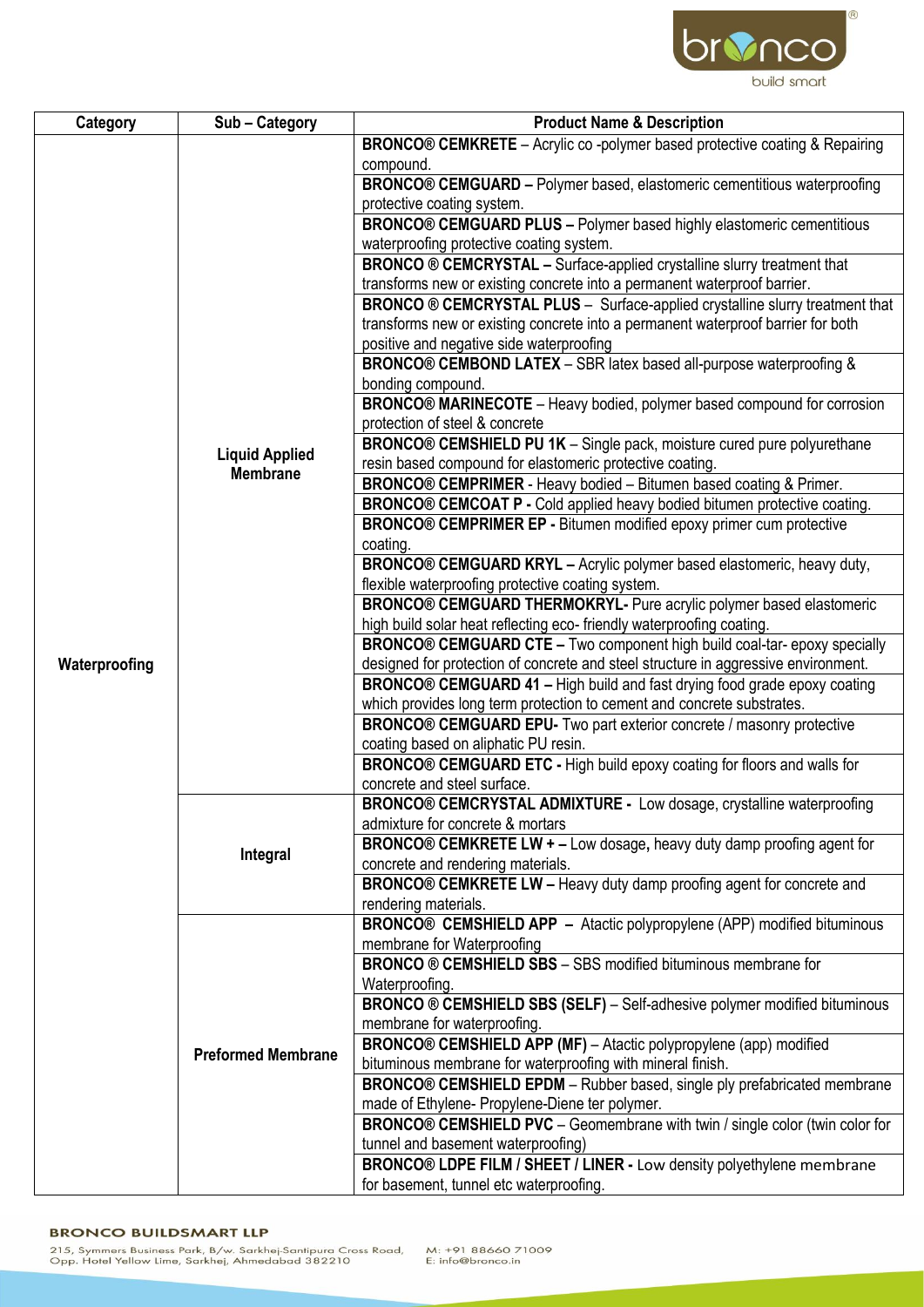

|                            |                                          | <b>BRONCO®HDPE SHEET - High density polyethylene (HDPE) membrane for</b>                                        |
|----------------------------|------------------------------------------|-----------------------------------------------------------------------------------------------------------------|
|                            |                                          | basement, tunnel etc. waterproofing.                                                                            |
|                            |                                          | <b>Technical Mortars</b>                                                                                        |
| <b>Flooring</b>            | <b>Cementitious</b>                      | BRONCO® CEMCON FLOOR TOP - Ready to use, dry shake non-metallic, abrasion                                       |
|                            |                                          | resistant flooring hardener.                                                                                    |
|                            |                                          | <b>BRONCO® CEMCON FLOOR TOP (M) - Ready to use, dry shake, metallic, high</b>                                   |
|                            |                                          | Abrasion resistant and water resistance floor hardener.                                                         |
|                            |                                          | BRONCO® CEMSCREED SLF - Self-levelling underlayment cementitious flooring for                                   |
|                            |                                          | internal applications.<br>BRONCO® CEMSHIELD EF (SL) PRIMER - Two components fast curing epoxy                   |
|                            | <b>Epoxy Flooring/Mortar/</b><br>Coating | based primer for epoxy flooring.                                                                                |
|                            |                                          |                                                                                                                 |
|                            |                                          | BRONCO® CEMSHIELD EF (SL) - Three component, solvent free fast curing self-                                     |
|                            |                                          | levelling epoxy flooring.<br>BRONCO® NSPG - Polymer modified non-shrink admixture for injection cement          |
|                            |                                          | grouting.                                                                                                       |
|                            |                                          | BRONCO® NSPG 200 - Expanding, non-shrink polymeric waterproof grouting                                          |
|                            |                                          | compound                                                                                                        |
|                            |                                          | BRONCO® CEMGROUT GP80 - Ready to use chloride free, non-shrink, free flow,                                      |
|                            | <b>Cementitious</b>                      | very high strength cementitious grout.                                                                          |
|                            |                                          | BRONCO® CEMGROUT SP75 - Ready to use chloride free blend of dry powder                                          |
|                            |                                          | when mixed with clean water, it produces a free flowing, non-shrink high strength                               |
|                            |                                          | anchor grout.                                                                                                   |
| <b>Grouts</b>              |                                          | <b>BRONCO® CEMGROUT 60 - Ready to use chloride free non shrink high strength</b>                                |
|                            |                                          | cementitious free flow grout.                                                                                   |
|                            |                                          | BRONCO® CEMGROUT POXY21 - Two component, high strength - injectable                                             |
|                            |                                          | epoxy grout.                                                                                                    |
|                            | <b>Epoxy</b>                             | BRONCO® CEMGROUT POXY21LV - Low viscous two component high strength -                                           |
|                            |                                          | injectable epoxy grout.                                                                                         |
|                            |                                          | BRONCO® CEMGROUT POXY21ULV - Ultra low viscous two component high                                               |
|                            |                                          | strength - injectable epoxy grout.<br>BRONCO CEMGROUT POXY 80HES - Three components solvent free, free flowing, |
|                            |                                          | and fast curing pourable epoxy grout.                                                                           |
|                            |                                          | <b>BRONCO® CEMREPAIR PMC - Single component cementitious, polymer modified</b>                                  |
|                            |                                          | non-reactive selective fiber reinforced concrete repair mortar.                                                 |
|                            |                                          | BRONCO® CEMREPAIR MC- Single component, cementitious, high strength pre-                                        |
|                            |                                          | mixed flowable micro concrete.                                                                                  |
|                            |                                          | BRONCO® CEMREPAIR MC40 - Single component, cementitious high strength pre-                                      |
|                            |                                          | mixed flowable micro concrete                                                                                   |
|                            |                                          | BRONCO® CEMPU GROUT - Single component, aqua-reactive PU based                                                  |
|                            |                                          | expanding grouting compound                                                                                     |
|                            |                                          | BRONCO® RUSTKIL- Fast acting, easy to use, rust and stain remover especially                                    |
| Repair &<br>Rehabilitation |                                          | from iron and steel.                                                                                            |
|                            |                                          | BRONCO® CEMCON XL5451- Versatile liquid compound for quick setting and rapid                                    |
|                            |                                          | hardening of cement and concrete.<br>BRONCO® CEMGUARD ZRP - Two pack, solvent free, epoxy primer enriched with  |
|                            |                                          | metallic zinc                                                                                                   |
|                            |                                          | BRONCO® CEMSHIELD BA - Solvent free epoxy resin based thixotropic bonding                                       |
|                            |                                          | agent.                                                                                                          |
|                            |                                          | BRONCO® CEMCON MORTAR SLC - Non-shrink high strength ready to use                                               |
|                            |                                          | cementitious self- compacting mortar/ Concrete.                                                                 |
|                            |                                          | BRONCO ® CRACK SEAL - Single part, non-shrinks, cementitious, polymer                                           |
|                            |                                          | modified , crack sealer for plaster, masonry and concrete                                                       |
| <b>Sealants</b>            |                                          | BRONCO® CEMSHIELD PS (GG &PG) - Two component fuel resistant elastomeric                                        |
|                            |                                          | joint sealant based on liquid Polysulphide resin and catalyst.                                                  |

## **BRONCO BUILDSMART LLP**